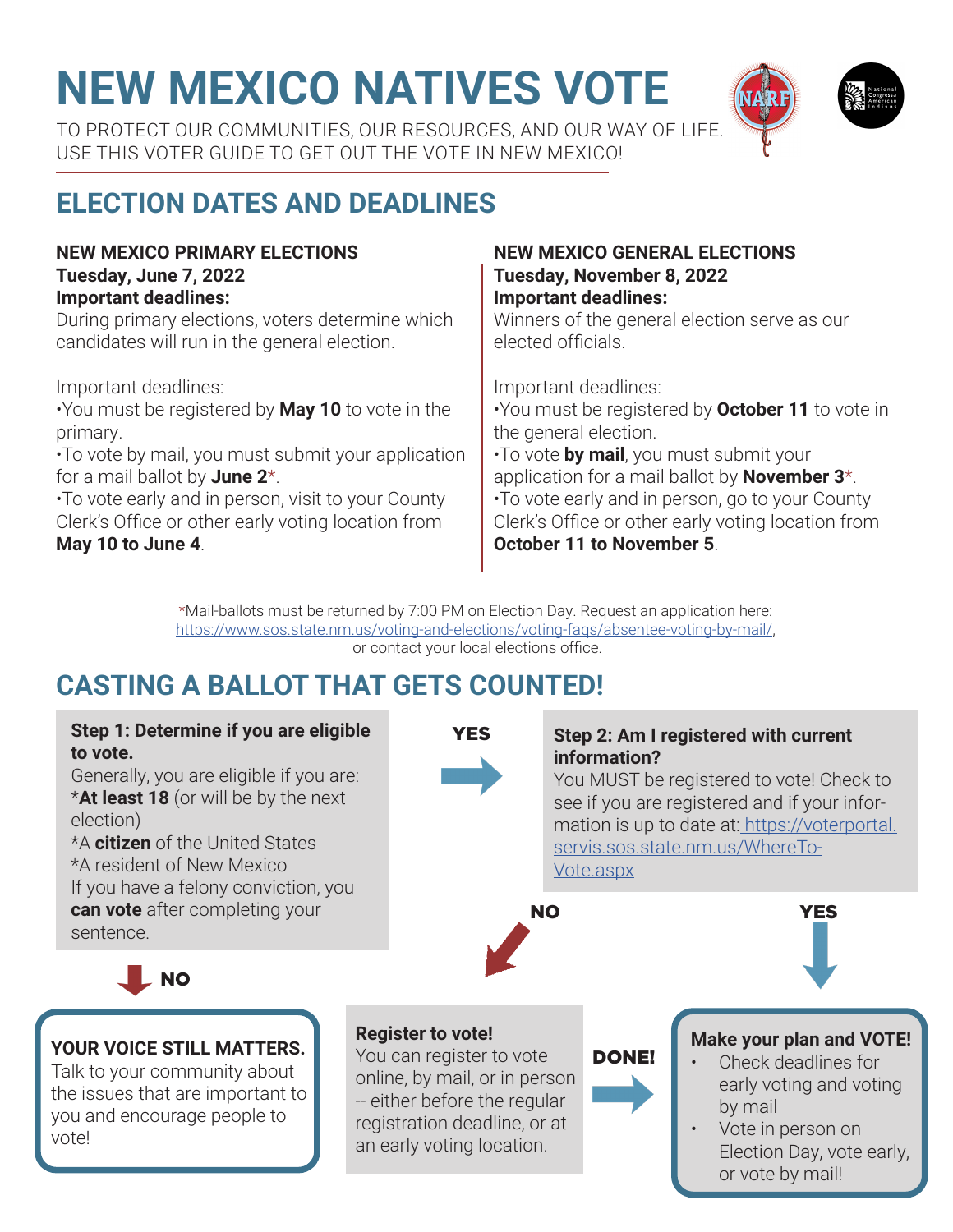### **VOTER REGISTRATION**

YOU CAN REGISTER IN PERSON AT YOUR COUNTY CLERK'S OFFICE USING ANY FORM OF ID LISTED BELOW UNDER "REGISTER BY MAIL" OR YOU CAN...



**Register online at:** https://portal.sos.state.nm.us/OVR/WebPages/Instructions-Step1.aspx?ref=voteusa To register online, you must have either a New Mexico driver's license or New Mexico state-issued photo ID. If you don't have either, you can register by mail or in person instead.



**Register by mail by printing the form at:** Print this form: https://portal.sos.state. nm.us/OVR/VRForms/VRFormEnglishFinal.pdf Then, fill it out and mail it to your County Clerk's office. You must include a copy of EITHER...(1) a current and valid photo ID or (2) a current utility bill, bank statement, government check, paycheck, student identification card or other government document (including a tribal ID) that lists your current address.



#### **Register in person:**

- At your County Clerk's office OR
- At your polling place during early voting, if offered.

If you register in person using either of these options, you will need to provide proof of ID just as you would if registering by mail.

#### **What if I do not have a permanent residence, or my permanent residence doesn't have an address associated with it?**

You have the same right to vote as anyone else  $-$  you just might need a little extra advice.

- Your permanent address need not be a place you go to every day. It's just anywhere you stay at regularly and consider your home. That can be a family member's house, or a friend's place, or a shelter. It can even be a park bench or other spot where you frequently return, although it will be easier if you can provide an address where you regularly receive mail.
- **• If you have a permanent residence but it does not have a standard address**, you may be able to use a rural route number or description of your residence.
- **• If you lack a standard address and are unable to meet New Mexico's proof-of-address requirements for registration**, please contact us at vote@narf.org. We are here to help, free of charge.

#### **MORE ON CASTING A BALLOT:**

Find your early voting and Election Day polling location at https://voterportal.servis.sos.state.nm.us/ WhereToVote.aspx, or by calling your County Clerk.

While some early voting locations offer same day registration, this varies by county - so be sure to confirm ahead of time.